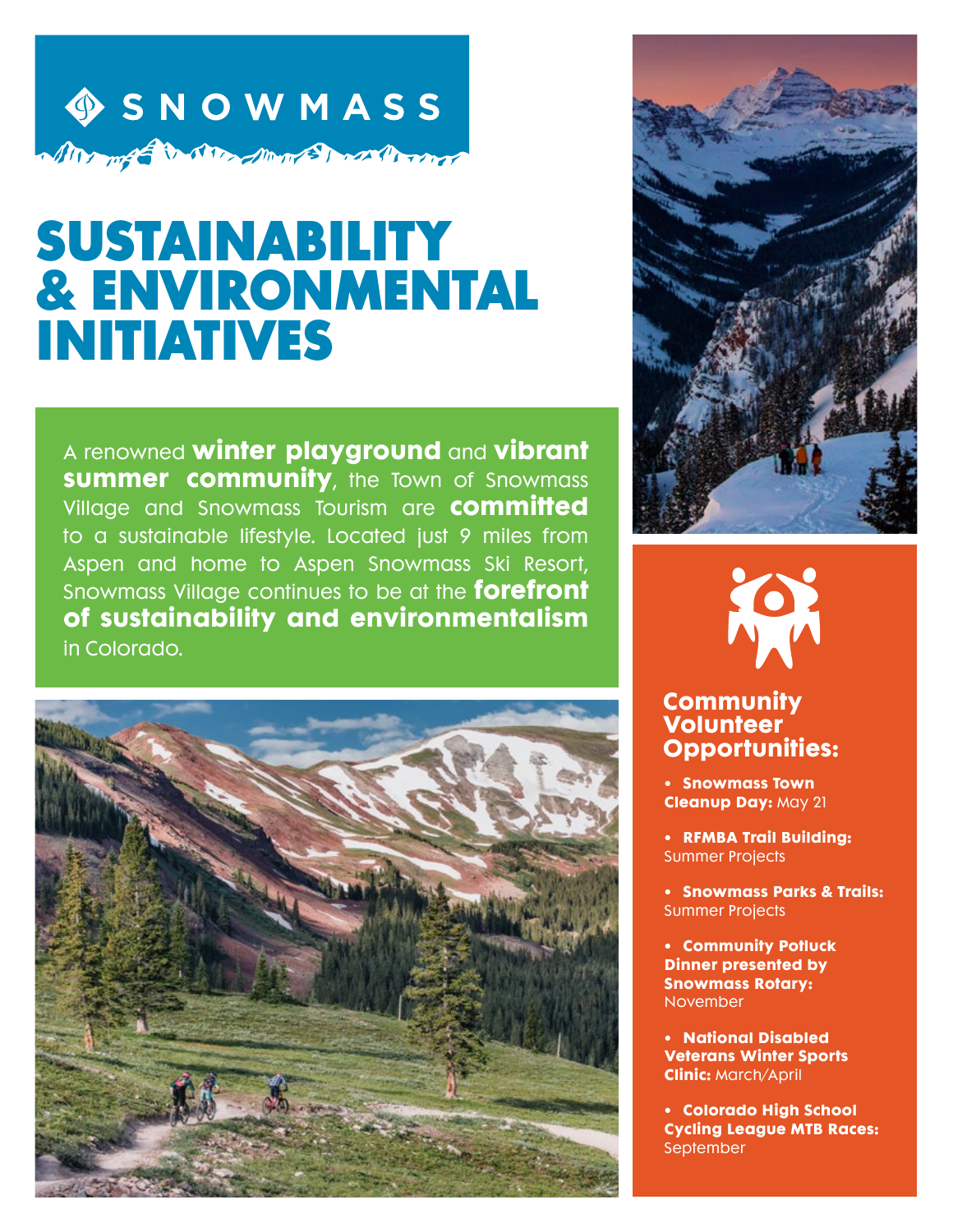#### **Town of Snowmass Village (TOSV) Initiatives**

• In 2021, the Town is installing a **micro-hydro turbine** on an existing water line in the heart of Snowmass Village. By capturing the existing energy in the pipelines, this 100% renewable generator will produce **approximately 100,000 kWh of clean electricity annually,** which will go back into the local grid.

• All Town of Snowmass Village buildings and lights are **powered by 100% renewable electricity** through Holy Cross Energy's Renewable Energy Purchase Program. The next step of the program is to get buildings not owned by the Town closer to 100% renewable energy, including hotels, lodges, water & sanitation districts, and buildings owned by the Aspen Skiing Company. The Town of Snowmass Village offers rebates for up to half the cost of private sector buildings to switch to renewable energy.

• The Town of Snowmass Village is committed to **energy efficiency** in its municipal operations, including the **snowmelt system** on Carriage Way, one of TOSV's main thoroughfares. The snowmelt system currently melts all snow and ice off the street. TOSV continues to upgrade the boiler system to reduce energy consumption. The most recent boiler will be installed in 2021, reducing energy by as much as 50%.

• All four main Town of Snowmass buildings **run on 70% solar power.** Town Park Station and the Snowmass Rec Center both run on solar energy, with the Snowmass Rec Center running on increased energy efficiency due to a new HVAC system installed in 2019. Snowmass Town Hall and Public Works buildings both run on solar. Eight solar arrays are split between each of the buildings and cover approximately 70% of the electricity used at the Town facilities (about 225kW or 388,000 kWh/year). The solar panels will continue to produce electricity for at least 30 years.







• TOSV is researching how to better use the energy captured by solar panels on TOSV buildings through **micro-gridding.** Micro-gridding would allow TOSV to store energy that comes from the solar panels on TOSV buildings, combined with a natural gas generator to power the Snowmass Center in case of a blackout emergency. The Snowmass Center includes Snowmass essential services such as the gas station, grocery story, bank building, hardware stores, and Snowmass Town Hall. In case of a blackout, these services would go off grid and continue to function as normal. TOSV is currently in discussions with the Snowmass Center developers to implement.

• Snowmass Village's **Climate Action Planning and Emissions** reduction plan seeks to see a reduction of 20% in its carbon emissions by the end of 2020 (over a 2009 baseline). While the full results won't be in until Q1 of 2021, the goal is well under way.

• The TOSV **Renewable Energy Offset Program** mandates that building projects in Snowmass Village wishing to incorporate exterior energy uses, such as pools, hot tubs, and snow melt systems, are required to offset 50% of the energy demand associated with those amenities by incorporating on-site renewables.

• Environmentally conscious building practices ensure that **Town of Snowmass Village Housing** meets environmental standards. These include solar thermal systems on Rodeo Place homes; using LED low-voltage exterior lighting on all employee housing buildings; working with CORE for grants for Energy Star washers and dryers; using TREX (postconsumer recycled material) for all affordable housing deck renovations; and building the new Coffey Place homes with efficient standards and solar ready installation.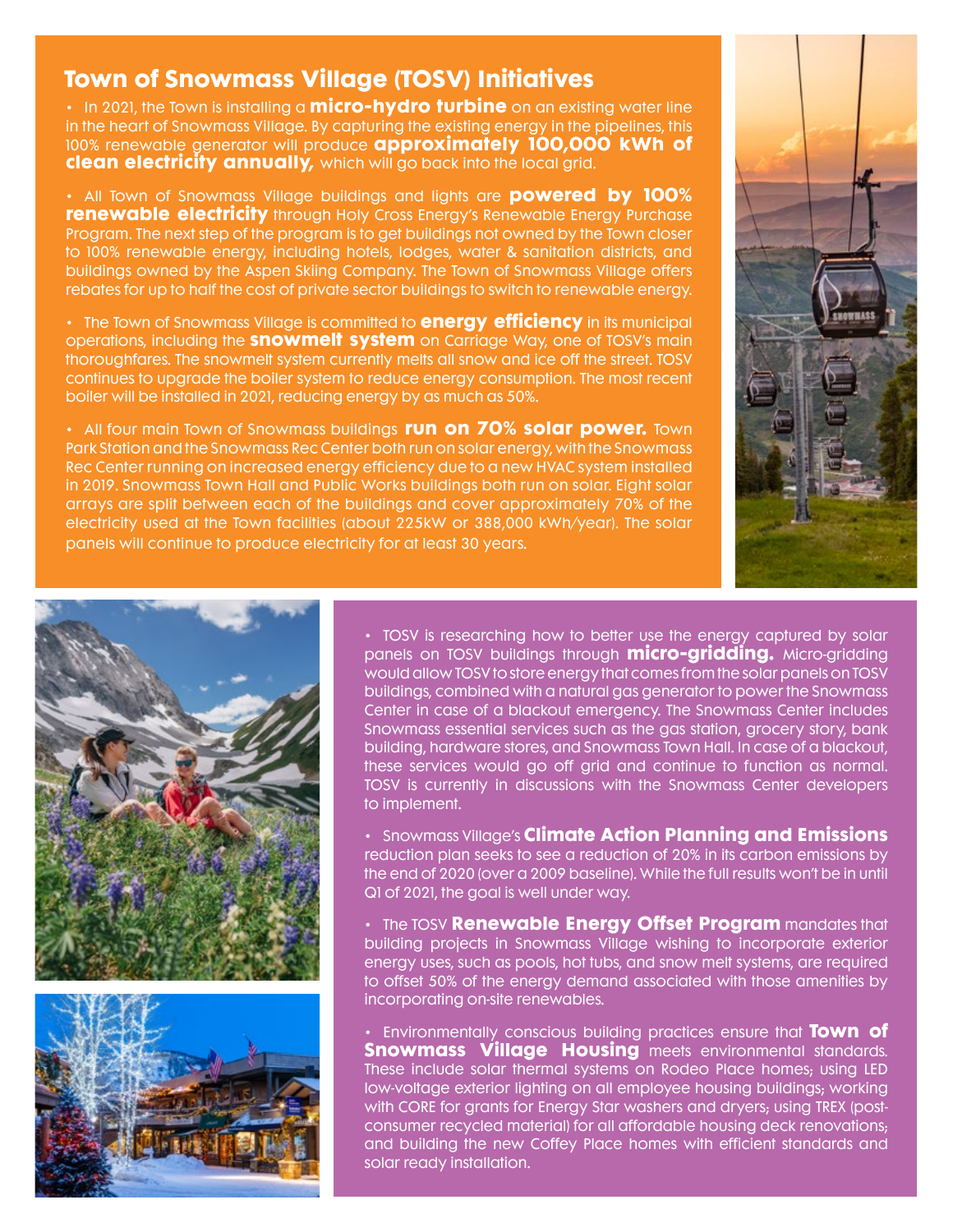#### **Partner Initiatives**

• **[Aspen Skiing Company,](https://www.aspensnowmass.com/)** which operates Snowmass Ski Area, is committed to the **[environment and sustainability](https://www.aspensnowmass.com/we-are-different/programs-and-practices/green-operations)** within Snowmass Village and on the mountains which they operate. **Green power and energy efficiency** are at the forefront of their business model. Projects include working with **solar power,** including developing a 115 KW microhydroelectric power plant on Snowmass Ski Area to further reduce CO2 emissions; supporting **renewable energy; reducing carbon dioxide** by 25% by 2020 from 2000 levels; and **LEED certifying** their building developments. Aspen Skiing Company developed the first set of green buildings in the ski industry, including the LEED Silver Clubhouse at the Snowmass Club, LEED Gold-certified Sam's, LEED Silver-certified Elk Camp Restaurant, and LEED Silver-certified Limelight Hotel Snowmass. Aspen Skiing Company continues to push the envelope in the environmental and sustainability sphere with their activism campaign, **[Give a Flake.](https://www.aspensnowmass.com/inside-aspen-snowmass/give-a-flake)** 

• **Limelight Hotel Snowmass,** operated by Aspen Skiing Company, has an opt-out guest fee at the hotel, which directs a small donation toward the Environment Foundation. In fall 2019, the fund gave away \$86,843 to various groups and initiatives throughout the Roaring Fork Valley working to protect land, air, water and climate. Other sustainably conscious hotel operations include using environmentally safe cleaning supplies, placing glasses in all bathrooms rather than plastic, as well as using refillable soap, shampoo and lotion dispensers rather than the traditional 1.5 oz bottles. All laundry bags in guest rooms are now reusable as opposed to plastic. The restaurant seeks to source ingredients locally and uses only compostable to go containers and drinkware. The Limelight Hotel is LEED Silver-certified.

• **Viceroy Snowmass** is LEED Gold-certified for its sustainable design, construction and overall environmental stewardship.

• In Snowmass Base Village, the **Snowmass Base Village Plaza** is LEED Neighborhood Development certified, while the **Lumin** and **The Collective Snowmass** are LEED Gold-certified.

• The newest addition to Snowmass Base Village, **Electric Pass Lodge** is a collection of 53 two- and three-bedroom, ski-in/ski-out residences that are designed to be ultra-efficient and 100% powered by renewable energy, resulting in no on-going carbon footprint. These thoughtfully designed homes join a growing movement to reduce the climate change impact of new buildings and to preserve the fresh snow and clean mountain air. This development is one of the first of its kind in the country and is slated for completion in 2023.

• **One Snowmass** partnered with Certified Healthy to ensure and validate that One Snowmass is a healthy and safe place to live. One Snowmass is pursuing a Gold-certification from LEED. It's been designed and built using strategies aimed at reducing energy and water usage, promoting better indoor air quality and improving quality of life.

• In a first of its kind partnership, Snowmass Village has joined with the Colorado Tourism Office and the Leave No Trace Center for Outdoor Ethics to create **the Care for Colorado Principles** to educate both visitors and residents about traveling the state responsibly. Visitors can learn about Care for Colorado in the CTO's "Are You Colo-Ready?" brochures, animated videos, as well as through CTO publications, in the 10 Colorado Welcome Centers, as well as at the Snowmass Village Guest Services Centers. The Principles aim to inspire low-impact travel, from the care of trails and mindful interaction with wildlife to the use of refillable beverage containers. **[https://www.colorado.com/articles/leave-no-trace-care-colorado](https://www.colorado.com/articles/leave-no-trace-care-colorado )**